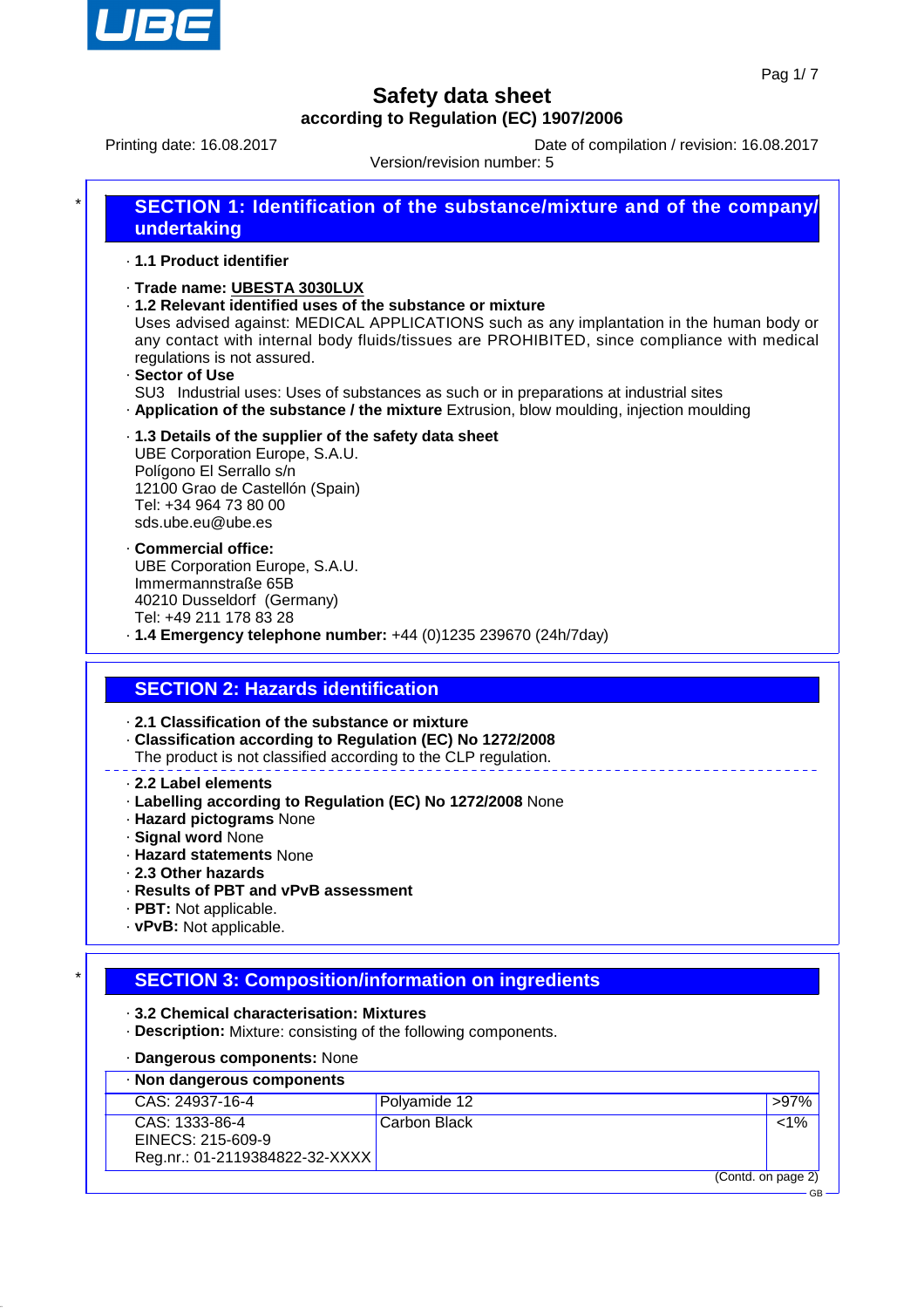

Printing date: 16.08.2017 Date of compilation / revision: 16.08.2017

Version/revision number: 5

**Trade name: UBESTA 3030LUX** Others and the contract of the contract of  $\sim$  2% **SECTION 4: First aid measures** · **4.1 Description of first aid measures** · **General information:** Take affected persons out of danger area and lay down. Immediately remove any clothing soiled by the product. Seek medical treatment. · **After inhalation:** If exposed to vapors from heating and molding material , remove to fresh air . If symptoms, coughing and discomfort in nose and throat remain, get medical attention. · **After skin contact:** Immediately wash with water and soap and rinse thoroughly. If redness, itching or burning sensation develops, get medical attention. After contact with the molten product, cool rapidly with cold water. Do not pull solidified product off the skin. Seek medical treatment. · **After eye contact:** Inmediately flush exposed area with copious amounts of tepid water for at least 15 minutes If redness, itching or burning sensation develops, do not rub eyes and immediately get medical attention. · **After swallowing:** Rinse out mouth and then drink plenty of water. Seek medical treatment. Do not induce vomiting; call for medical help immediately. · **4.2 Most important symptoms and effects, both acute and delayed** At molten state, expected to cause burns to skin. Irreversible dermatitis will occur if you do not wash affected skin immediately and thoroughly. · **4.3 Indication of any immediate medical attention and special treatment needed** Treatment: Treat according to symptoms (decontamination, vital functions), no known specific antidote. **SECTION 5: Firefighting measures** · **5.1 Extinguishing media** · **Suitable extinguishing agents: Water** Fire-extinguishing powder Carbon dioxide · **For safety reasons unsuitable extinguishing agents:** none · **5.2 Special hazards arising from the substance or mixture** In case of fire, the following can be released: Carbon monoxide (CO) Carbon Dioxide (CO2) Under certain fire conditions, traces of other toxic gases cannot be excluded, e.g.: Hydrogen cyanide (HCN) Ammonia (NH3) · **5.3 Advice for firefighters** · **Protective equipment:** Firefighters should wear appropriate protective equipment Wear self-contained respiratory protective device. (Contd. on page 3) GB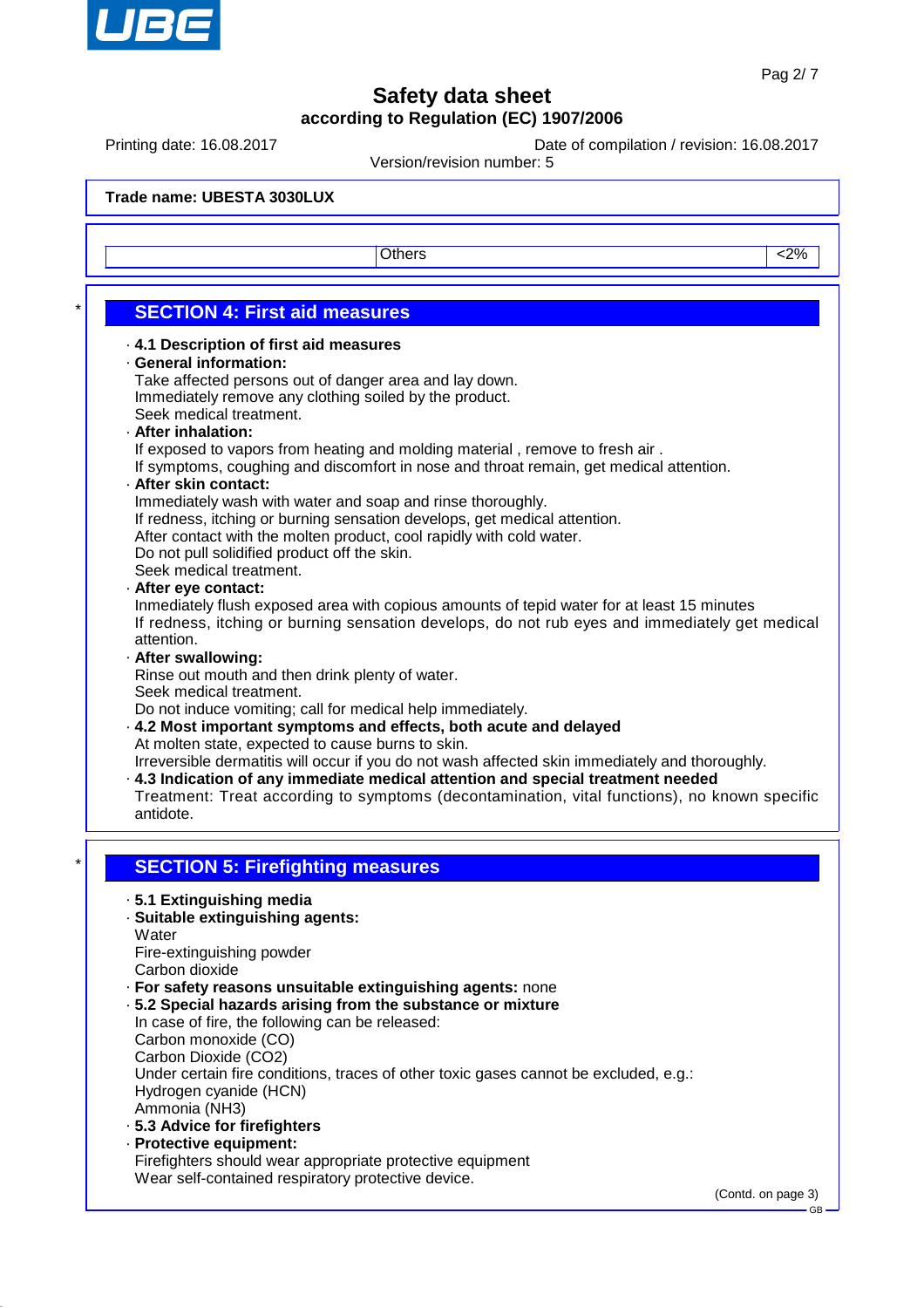

Printing date: 16.08.2017 Date of compilation / revision: 16.08.2017

Version/revision number: 5

**Trade name: UBESTA 3030LUX**

· **Additional information**

Cool endangered receptacles with water spray.

If possible, remove endangered receptacles from the danger area

### **SECTION 6: Accidental release measures**

- · **6.1 Personal precautions, protective equipment and emergency procedures** Stop leak if you can do so without risk Remove combustible materials Ensure adequate ventilation Use personal protective equipment as indicated in paragraph 8
- · **6.2 Environmental precautions:** Do not allow to enter sewers/ surface or ground water.
- · **6.3 Methods and material for containment and cleaning up:**

Sweep up to prevent slipping on polymer pellets Send for recovery or disposal in suitable receptacles.

Dispose contaminated material as waste according to item 13.

· **6.4 Reference to other sections** See Section 7 for information on safe handling. See Section 8 for information on personal protection equipment. See Section 13 for disposal information.

### **SECTION 7: Handling and storage**

· **7.1 Precautions for safe handling**

Keep away from foodstuffs, beverages and feed. Do not eat, drink, smoke or sniff while working. Wash hands before breaks and at the end of work. Immediately remove all soiled and contaminated clothing Molten state: Avoid contact with the skin. Avoid breathing dust/fume/vapours.

- · **Information about fire and explosion protection:** Protect against electrostatic charges.
- · **7.2 Conditions for safe storage, including any incompatibilities**
- · **Storage:**
- · **Requirements to be met by storerooms and receptacles:**
- Store in cool, dry conditions in well sealed receptacles.
- · **Information about storage in one common storage facility:** Not required.
- · **Further information about storage conditions:** Protect from heat and direct sunlight.
- · **7.3 Specific end use(s)** See item 1.2

## **SECTION 8: Exposure controls/personal protection**

- · **8.1 Control parameters**
- · **Ingredients with limit values that require monitoring at the workplace:** The product does not contain any relevant quantities of materials with critical values that have to be monitored at the workplace.
- · **8.2 Exposure controls**
- · **Appropriate engineering controls** Adequate ventilation should be maintained at handing. Additionally, local exhaust ventilation recommended at melting process.

(Contd. on page 4)

GB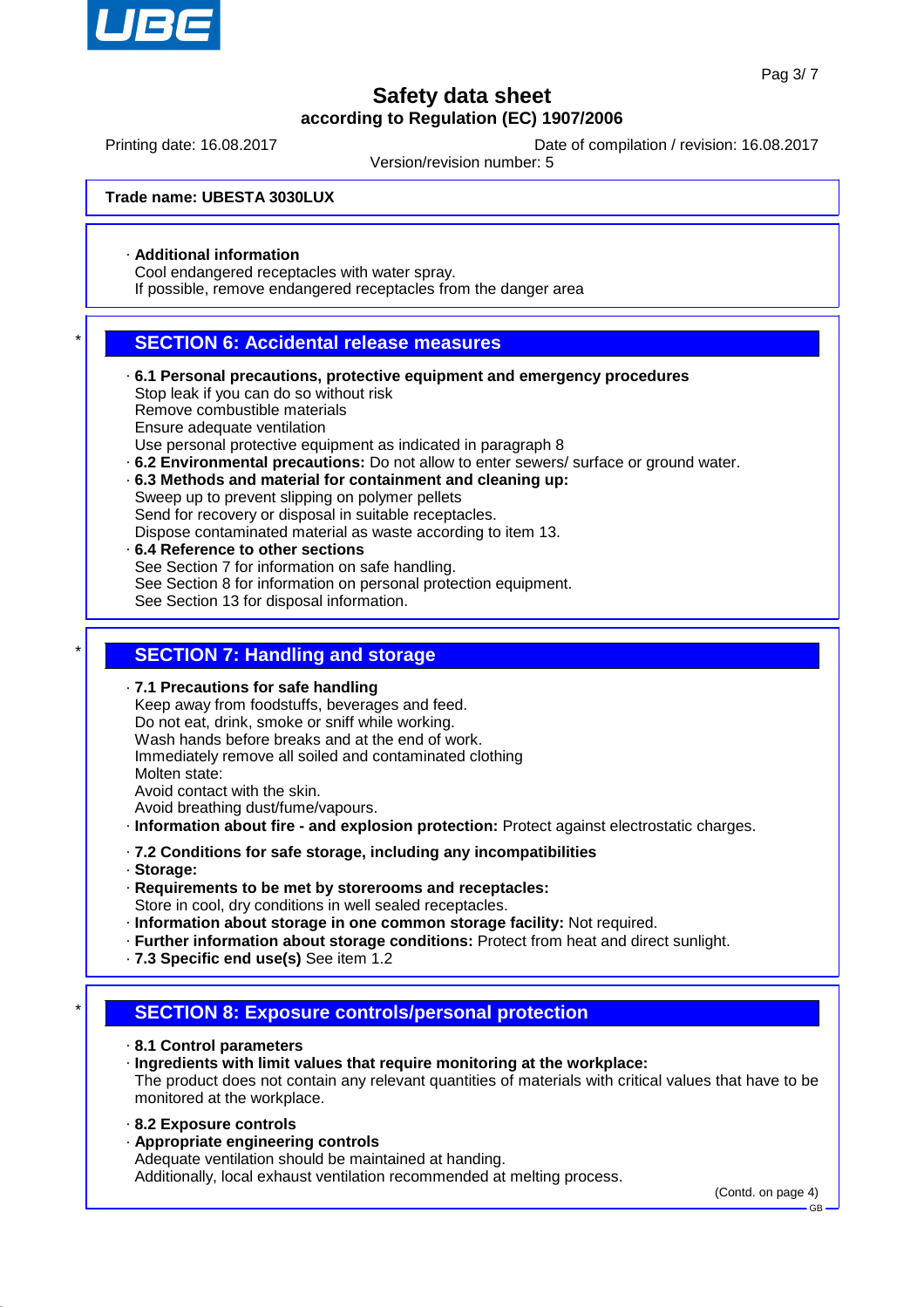

**GB** 

# **Safety data sheet according to Regulation (EC) 1907/2006**

Printing date: 16.08.2017 Date of compilation / revision: 16.08.2017

Version/revision number: 5

**Trade name: UBESTA 3030LUX**

· **Personal protective equipment:** · **General protective and hygienic measures:** The usual precautionary measures are to be adhered to when handling chemicals. · **Respiratory protection:** Not necessary if room is well-ventilated. Molten state: Wear a respirator conforming to EN140 at least with Type A filter. · **Protection of hands:** Protective gloves Molten state: Heat protection gloves · **Material of gloves** Leather gloves · **Eye protection:** Safety glasses Safety goggles should be worn. At treating hot polymer or molten polymer, face shield should be recommended. · **Skin and body protection:** Protective work clothing · **Limitation and supervision of exposure into the environment** Prevent the material from spreading into the environment.

## **SECTION 9: Physical and chemical properties**

| . 9.1 Information on basic physical and chemical properties<br>· General Information                                  |                                                 |  |
|-----------------------------------------------------------------------------------------------------------------------|-------------------------------------------------|--|
| · Appearance:                                                                                                         |                                                 |  |
| Form:                                                                                                                 | Pellets                                         |  |
| Colour:                                                                                                               | <b>Black</b>                                    |  |
| · Odour:                                                                                                              | Nearly odourless                                |  |
| · Odour threshold:                                                                                                    | Not applicable                                  |  |
| · pH-value:                                                                                                           | Not applicable.                                 |  |
| Change in condition<br><b>Melting point/freezing point:</b><br>Initial boiling point and boiling range: Undetermined. | 173-183 °C (for Polyamide 12)                   |  |
| · Flash point:                                                                                                        | Undetermined.                                   |  |
| · Flammability (solid, gas):                                                                                          | Product is not flammable.                       |  |
| · Auto-ignition temperature:                                                                                          | 330°C (for Polyamide 12)                        |  |
| · Explosive properties:                                                                                               | Product does not present an explosion hazard.   |  |
| · Vapour pressure:                                                                                                    | Not applicable because it is a solid mixture    |  |
| · Density:<br>⋅ Relative density at 20 °C                                                                             | Not determined.<br>1.01-1.02 (for Polyamide 12) |  |
|                                                                                                                       | (Contd. on page 5)                              |  |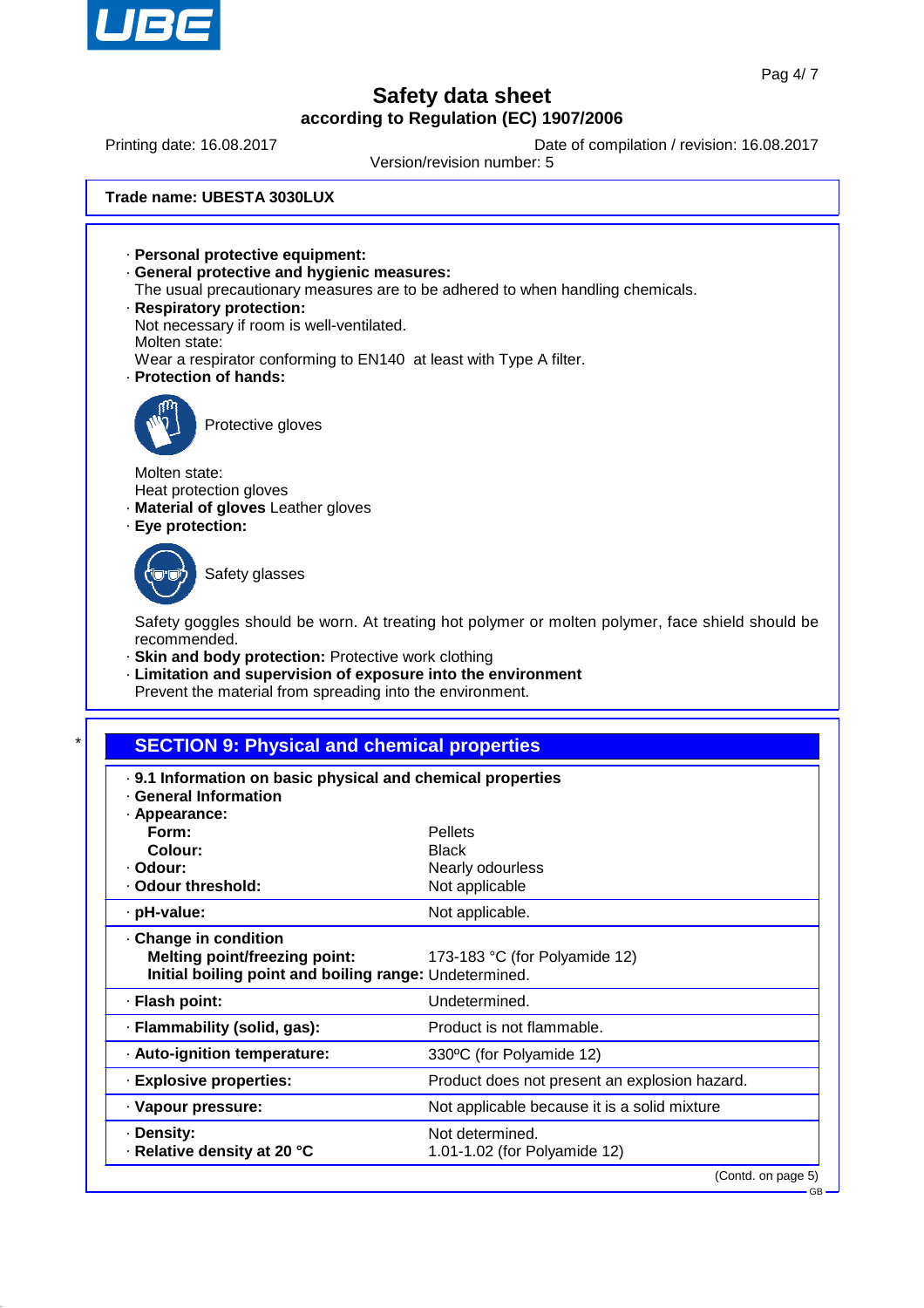

Printing date: 16.08.2017 Date of compilation / revision: 16.08.2017

Version/revision number: 5

**Trade name: UBESTA 3030LUX**

· **Solubility in / Miscibility with**

water: **We are all the United States of the United States of the United States of the United States of the United States of the United States of the United States of the United States of the United States of the United Sta** · 9.2 Other information **No further relevant information available.** 

## **SECTION 10: Stability and reactivity**

- · **10.1 Reactivity** No further relevant information available.
- · **10.2 Chemical stability**
- · **Thermal decomposition / conditions to be avoided:** Stable at environment temperature.
- No decomposition if used according to specifications.
- · **10.3 Possibility of hazardous reactions** No dangerous reactions known.
- · **10.4 Conditions to avoid** Avoid heat, flames, sparks and other sources of ignition.

Avoid high temperature

- · **10.5 Incompatible materials:** Oxidizing agents, acids, bases and reactive agents.
- · **10.6 Hazardous decomposition products:** Carbon monoxide Carbon dioxide Hydrogen cyanide (prussic acid) Ammonia

### **SECTION 11: Toxicological information**

- · **11.1 Information on toxicological effects**
- · **Acute toxicity** Based on available data, the classification criteria are not met.
- · **LD/LC50 values relevant for classification:** Not available
- · **Primary irritant effect:**
- · **Skin corrosion/irritation** Based on available data, the classification criteria are not met.
- · **Serious eye damage/irritation** Based on available data, the classification criteria are not met.
- · **Respiratory or skin sensitisation** Based on available data, the classification criteria are not met.
- · **CMR effects (carcinogenity, mutagenicity and toxicity for reproduction)**
- · **Germ cell mutagenicity** Based on available data, the classification criteria are not met.
- · **Carcinogenicity** Based on available data, the classification criteria are not met.
- · **Reproductive toxicity** Based on available data, the classification criteria are not met.
- · **STOT-single exposure** Based on available data, the classification criteria are not met.
- · **STOT-repeated exposure** Based on available data, the classification criteria are not met.
- · **Aspiration hazard** Based on available data, the classification criteria are not met.

## **SECTION 12: Ecological information**

- · **12.1 Toxicity**
- · **Aquatic toxicity:** No further relevant information available.
- · **12.2 Persistence and degradability** No further relevant information available.
- · **12.3 Bioaccumulative potential** No further relevant information available.
- · **12.4 Mobility in soil** No further relevant information available.
- · **12.5 Results of PBT and vPvB assessment**
- · **PBT:** Not applicable.
- · **vPvB:** Not applicable.

(Contd. on page 6)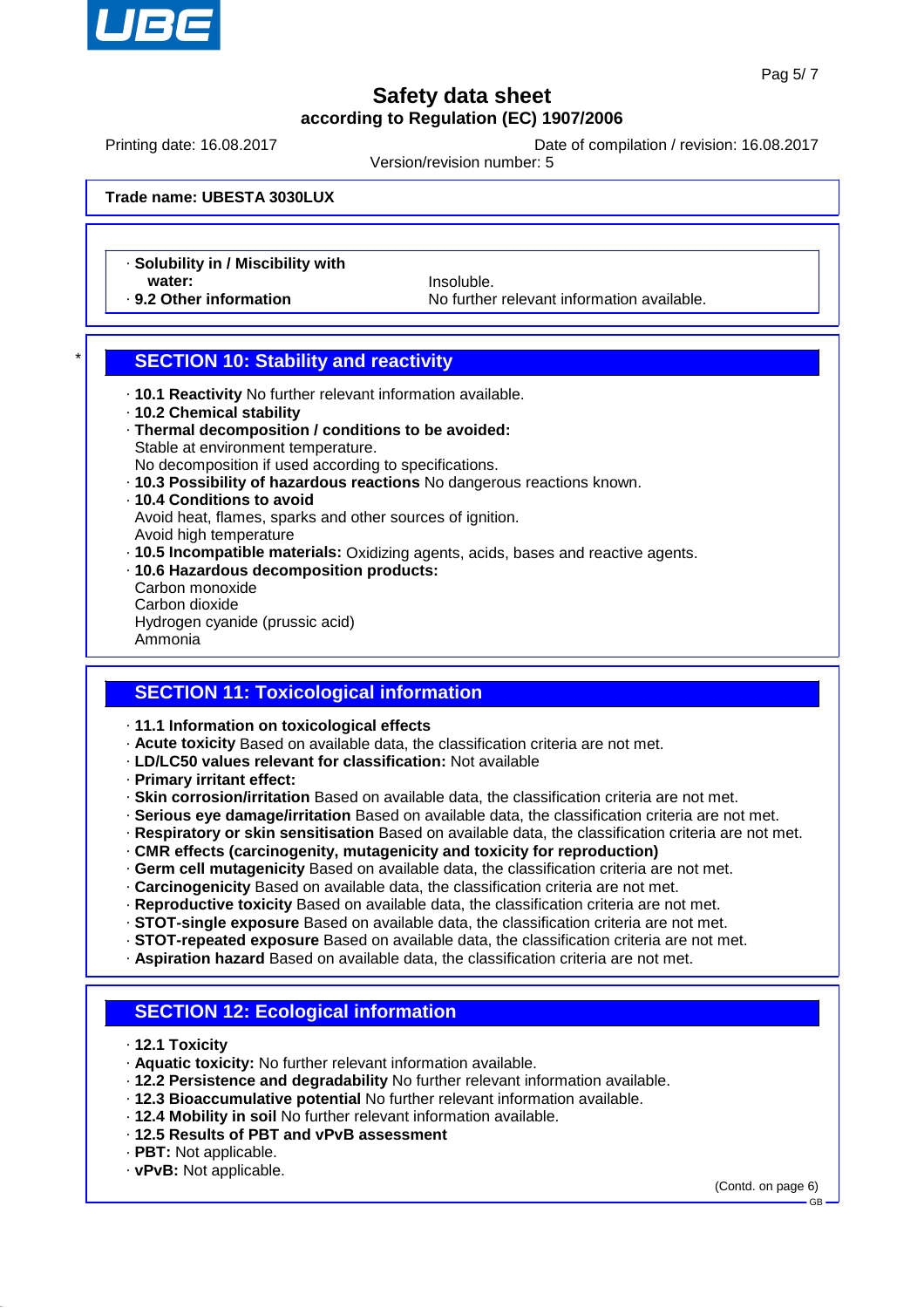

Printing date: 16.08.2017 Date of compilation / revision: 16.08.2017

Version/revision number: 5

**Trade name: UBESTA 3030LUX**

· **12.6 Other adverse effects** No further relevant information available.

## **SECTION 13: Disposal considerations**

#### · **13.1 Waste treatment methods**

#### · **Recommendation**

Chemical residues generally count as special waste

Must not be disposed together with household garbage. Do not allow product to reach sewage system.

Do not allow product to reach sewage system or any water course.

Disposal must be made according to official regulations.

#### · **Uncleaned packaging:**

· **Recommendation:**

Packaging may contain residues of the product and should be treated accordingly. Disposal must be made according to official regulations.

## **SECTION 14: Transport information**

| ⋅ 14.1 UN-Number<br>· ADR, ADN, IMDG, IATA                                   | Not applicable  |
|------------------------------------------------------------------------------|-----------------|
| .14.2 UN proper shipping name<br>· ADR, ADN, IMDG, IATA                      | Not applicable  |
| · 14.3 Transport hazard class(es)                                            |                 |
| · ADR, ADN, IMDG, IATA<br>· Class                                            | Not applicable  |
| ⋅ 14.4 Packing group<br>· ADR, IMDG, IATA                                    | Not applicable  |
| · 14.5 Environmental hazards:                                                | Not applicable. |
| 14.6 Special precautions for user                                            | Not applicable. |
| · 14.7 Transport in bulk according to Annex II<br>of Marpol and the IBC Code | Not applicable. |
| · UN "Model Regulation":                                                     | Not applicable  |
|                                                                              |                 |

## **SECTION 15: Regulatory information**

- · **15.1 Safety, health and environmental regulations/legislation specific for the substance or mixture**
- · **National regulations:**
- · **Other regulations, limitations and prohibitive regulations**
- · **Substances of very high concern (SVHC) according to REACH, Article 57** Product does not contain SVHCs.

(Contd. on page 7)

GB